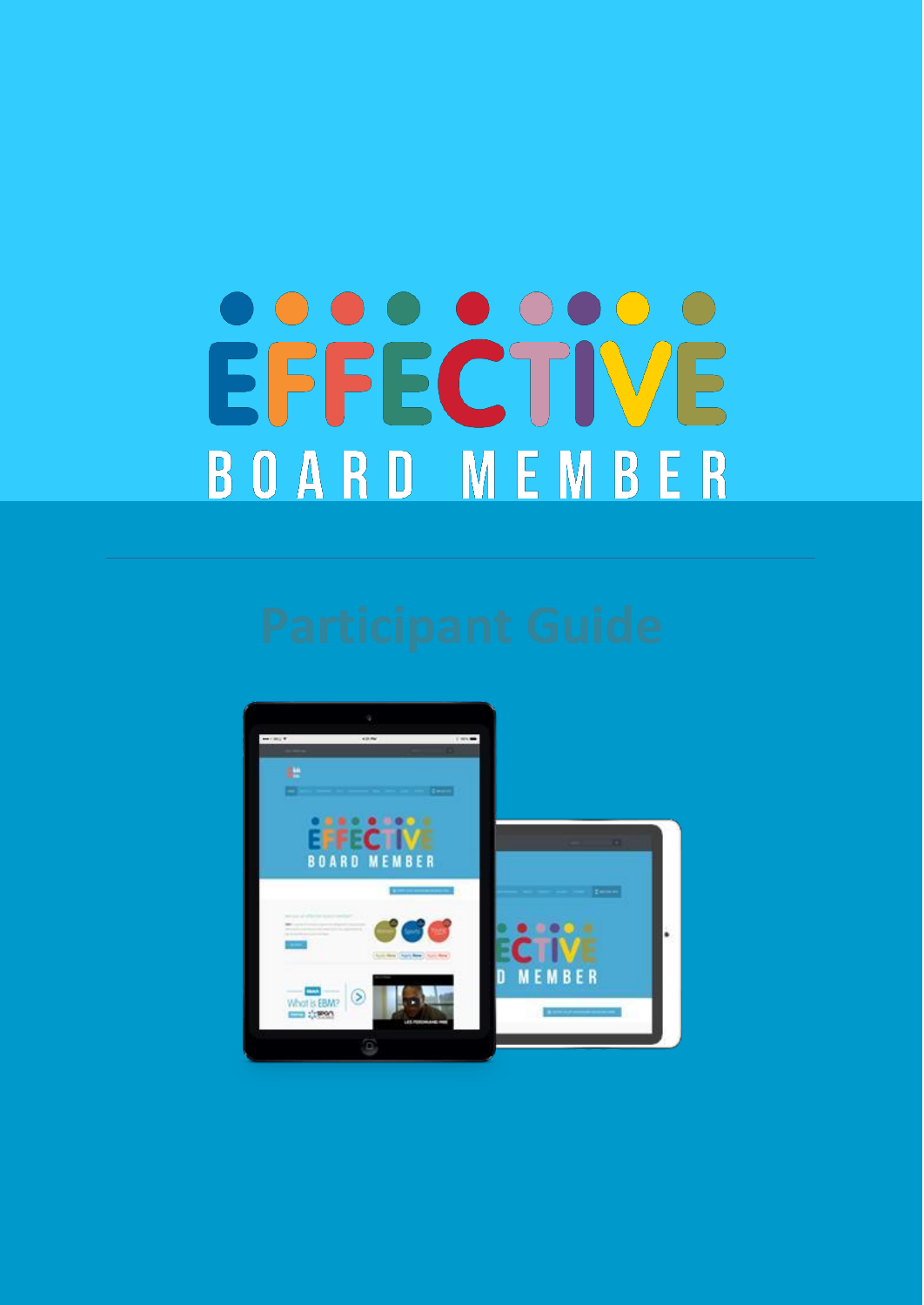

## **Contents**

|                |                                           |                                             | Page           |
|----------------|-------------------------------------------|---------------------------------------------|----------------|
| $\mathbf{1}$   | Introduction                              | $\overline{2}$                              |                |
| $\overline{2}$ | <b>About EBM</b>                          |                                             | $\overline{2}$ |
|                | 2.1                                       | <b>EBM History</b>                          | 3              |
|                | 2.2                                       | <b>Effective Board People</b>               | 3              |
| 3              | Being an Effective Board Member           | 6                                           |                |
|                | 3.1                                       | Why Be an Effective Board Member?           | $\overline{7}$ |
|                | 3.2                                       | Benefits of Being an Effective Board Member | 8              |
| 4              | <b>EBM Programmes</b>                     | 9                                           |                |
|                | 4.1                                       | <b>Get On The Board</b>                     | 9              |
|                | 4.2                                       | On The Board                                | 10             |
|                | 4.3                                       | <b>Lead The Board</b>                       | 10             |
| 5              | The Programme                             |                                             | 11             |
|                | 5.1                                       | The Six Stages                              | 11             |
| 6              | The Syllabus                              |                                             | 14             |
|                | 6.1                                       | <b>Key Objectives and Competences</b>       | 14             |
|                | 6.2                                       | <b>Course Modules</b>                       | 15             |
| 7              |                                           | <b>Being a Participant of EBM</b>           | 16             |
| 8              | <b>Becoming a Member of ACGP</b>          |                                             | 16             |
|                | 8.1                                       | <b>ACGP Membership</b>                      | 17             |
|                | 8.2                                       | <b>Post-Graduation</b>                      | 18             |
| $\overline{9}$ | <b>Becoming an Effective Board Member</b> |                                             | 18             |
|                | 9.1                                       | <b>Checking Eligibility</b>                 | 19             |
|                | 9.2                                       | <b>Completing the Application Form</b>      | 19             |
|                | 9.3                                       | <b>Awaiting Confirmation</b>                | 27             |
| 10             | <b>Policy Statements</b>                  |                                             | 28             |
|                | 10.1                                      | <b>Data Protection</b>                      | 29             |
|                | 10.2                                      | <b>Equality and Diversity</b>               | 29             |
| 11             | <b>Contact Details</b>                    |                                             | 30             |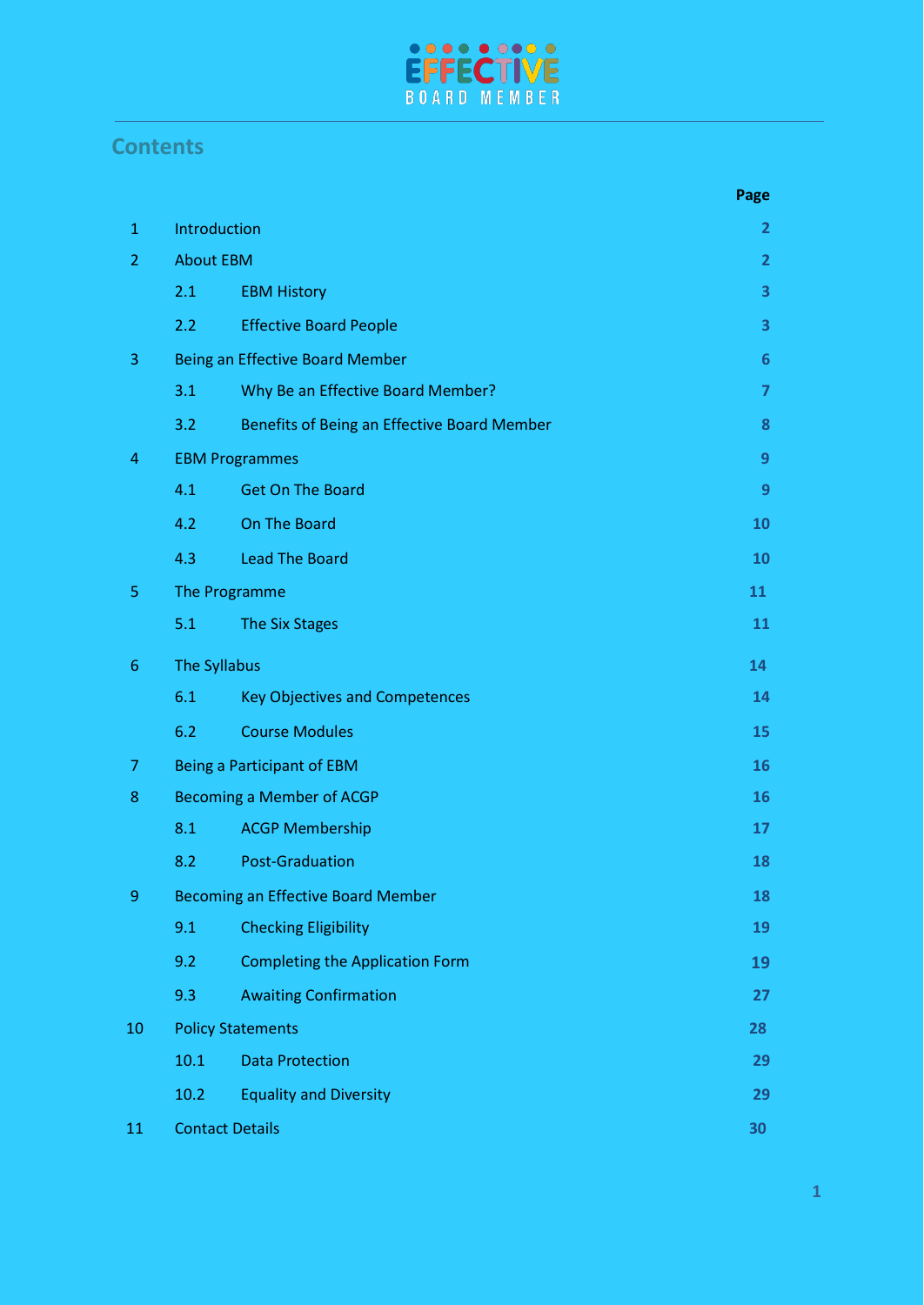## **1. Introduction**

Good corporate governance is a pre-requisite for the successful operation of every organisation, whether in the private, public or third sector. It is important at all levels of the organisation to understand what good governance is. Responsibility falls to the Chair of the board, non- executive and executive directors, governance and compliance officers, company secretaries and managers.

The benefits of creating diverse boards are very clear; however there is work to do in all sectors in maximising this potential and addressing some of the gaps in age, gender and ethnicity. The Lead the Board Programme (LTB) prepares individuals to take up board appointments over an intensive six month programme, complementing the core skills that the participants have with corporate governance experience. Whilst the course is being delivered participants will work with a coach who has extensive board experience and potential board appointments will be sourced.

The following guidance has been prepared to provide those interested in governance and making a strategic difference in their community with further information about the LTB Programme and how they can get involved.

## **2. About the Effective Board Member series of programmes**

Effective Board Member (EBM) is a series of programmes designed to equip those people, from young professionals and professional women to sports professionals, who want to contribute to the leadership of an organisation by becoming a board member. The aim is to provide both a theoretical perspective to good governance and training in its practical application to enable graduates of the programmes to make valuable and strategic contributions to the organisations in the private, public and voluntary sector.

The programme is delivered by Central Consultancy and Training (Central) under license from The Governance Forum.

### **2.1 EBM History**

The concept of EBM derives from the Get On The Board (GOTB) Programme, established in March 2011 in Birmingham and pioneered by Professor Karl George MBE. The development of the first EBM Programme was a result of research carried out by the "Proposal to Establish a Community Foundation" for the Birmingham Leadership Foundation (BLF) in 2009, which identified the need for tailored courses that deal with the specific needs of individuals working within the third sector.

The intention was that those with little knowledge of governance will be joined on the Programme by those who have no formal professional qualifications but a lot of practical experience in governance and leadership.

After three successful cohorts, EBM was expanded in September 2013 to include programmes for footballers and women.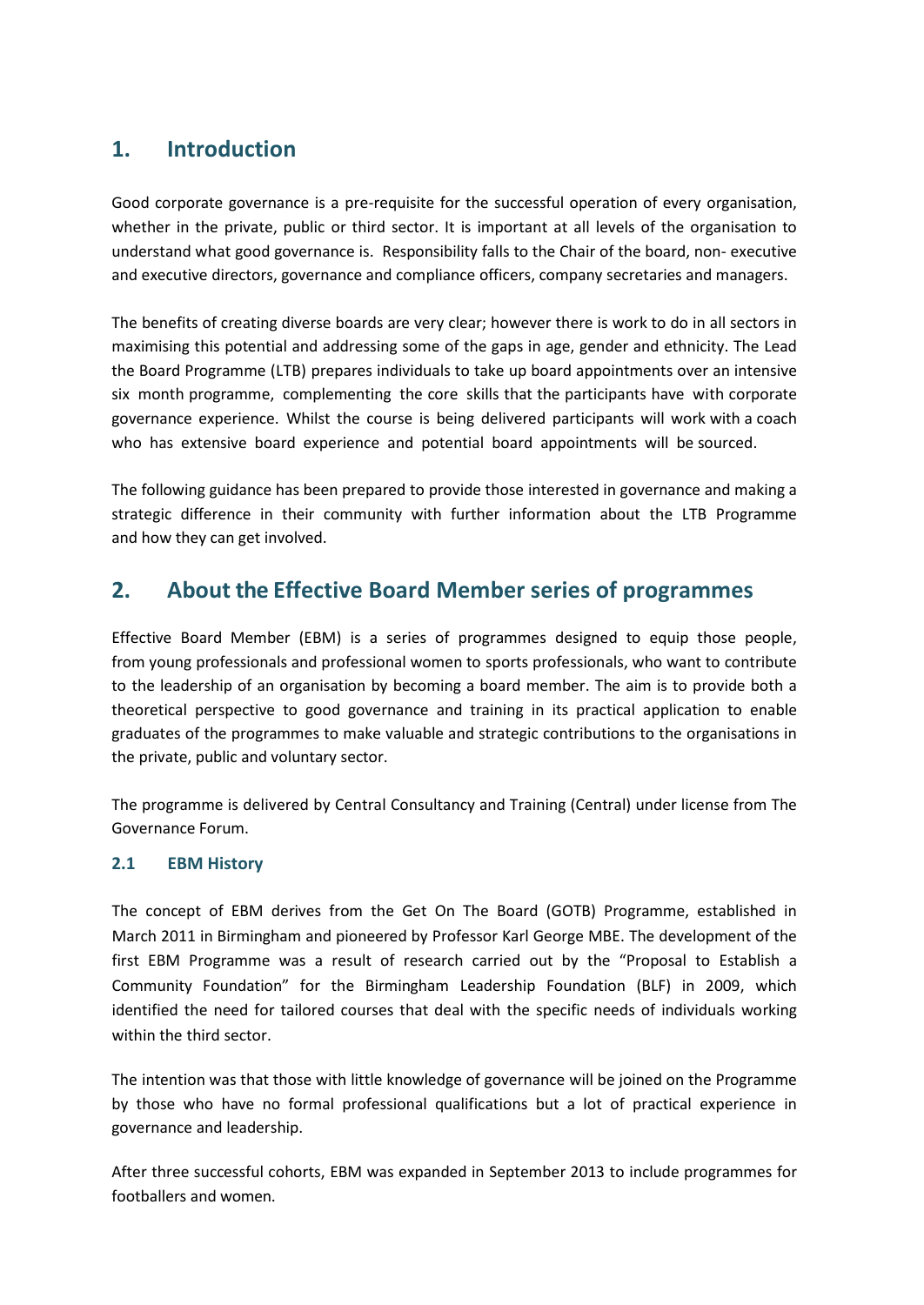#### **2.2 Effective Board People**

Strategic partners of the Programme offer a range of support, such as:

- Sponsorship;
- Coaching/Mentorship;
- Facilitation; and
- Board Opportunities

Providers of the EBM Programme are:

**The Governance Forum (TGF) –** TGF is a group of specialist organisations working together to deliver exceptional standards in the whole area of governance. The main aim of the Forum is to get voluntary and community organisations thinking strategically about the benefits and importance of effective governance, providing a practical approach to building a firm governance structure and helping them to operate to the best of their ability. For further information, visi[t www.thegovernanceforum.com.](http://www.thegovernanceforum.com/)

**Central Consultancy & Training** - Central works closely with TGF and is licensed to deliver some TGF products and programmes including Women LTB.

**Association of Corporate Governance Practitioners (ACGP) –** ACGP is the professional body focused on supporting governance practitioners and board members who have a responsibility for corporate governance. The association provides professional qualifications, short courses and events at a range of levels from introductory to expert and seeks to expand the range of interest in governance practice. ACGP are the accreditors of the EBM Programme and sponsors of the GOTB Programme. For further information, visi[t www.acgpglobal.org.](http://www.acgpglobal.org/)

Sponsors of the EBM Programmes include:

**Edinburgh Napier University –** Napier University is a nationally recognised research and knowledge transfer facility that accelerates the creation and use of new technologies and processes for commercial applications. The university offers industry informed courses which combine theory and practice to equip graduates for success in today's competitive global job market. With over 17,000 students from over 110 countries, it is not only an international university but the largest UK provider of higher education in Hong Kong and is committed to developing confident, employable graduates. For further information, visit [www.napier.ac.uk.](http://www.napier.ac.uk/)

## **3. Being an Effective Board Member**

The aim of LTB is to provide a foundation of core governance concepts and best practices, which are then built on and practically applied. Participants will learn how good governance influences the successful running of any organisation and gain an insight into the principles and theories of corporate governance and how they have influenced the successes and failings of organisations across the private, public and third sector. Participants will also gain an understanding of the legal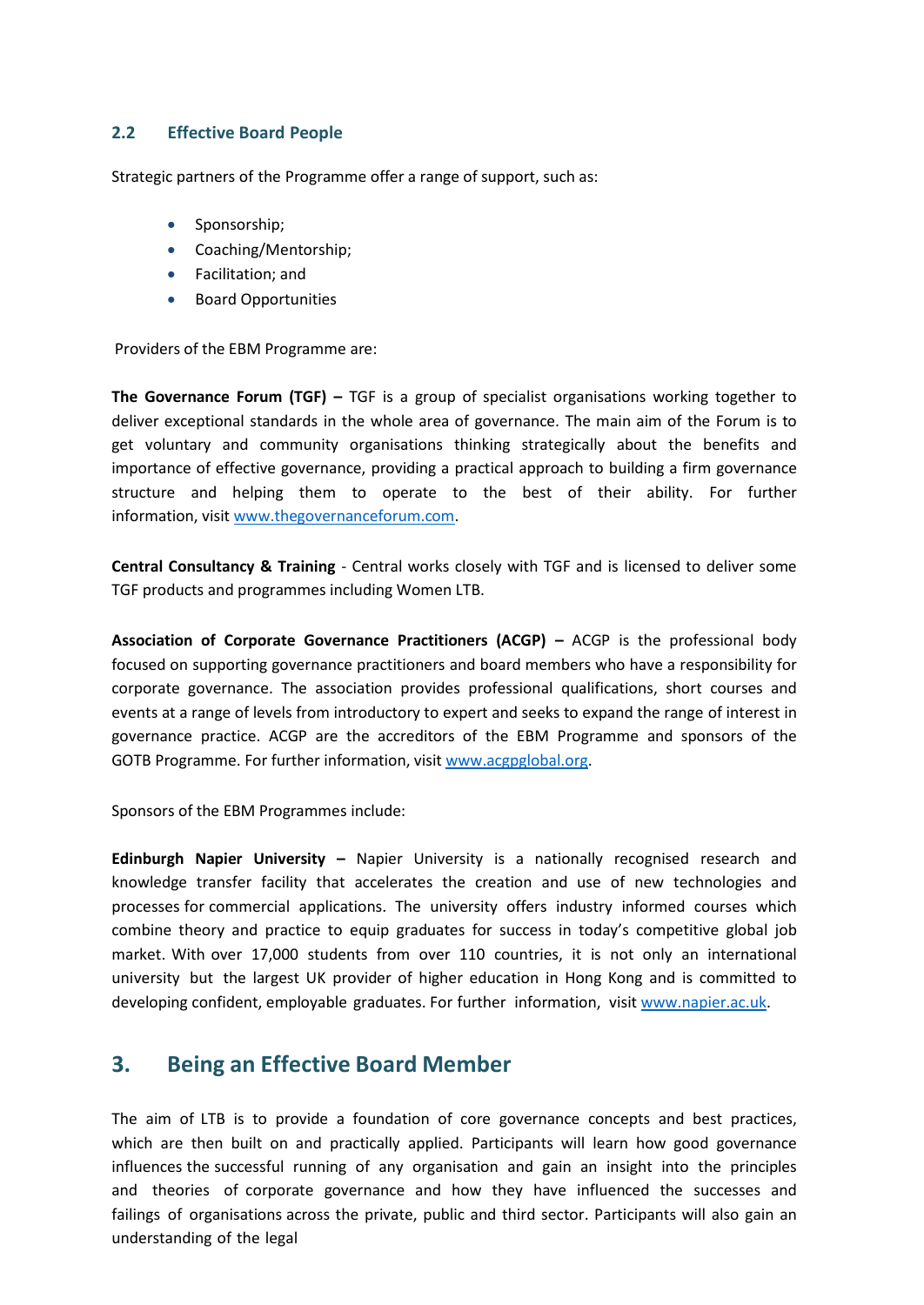frameworks, governance codes and risk frameworks and how they relate to the governance framework.

#### **3.1 Why Be an Effective Board Member?**

By the end of the Programme participants will have enhanced their experience and have completed the Advanced Certificate Course in Corporate Governance. Successful completion will mean being able to operate at a strategic level in organisations to impact their delivery of services.

Previous participants saw a marked improvement in core competences, in particular their ability to communicate effectively at a board meeting or other strategic level meetings. The majority were more confident in the understanding and application of governance principles. Since the commencement of the pilot Programme, we have seen:

- A number of graduates obtain more senior roles on their existing boards
- Several graduates become school governors with one taking on a chair's position;
- A number of graduates secure non-executive positions on housing association boards;
- Graduates secure trustee roles on boards of local and national charities;
- Some graduates successfully apply for public appointments
- Graduates secure employment as a direct result of activities and networks developed on the Programme;
- Participants be invited to host and present at high profile dinners and events.

#### **3.2 Benefits of Being an Effective Board Member**

LTB seeks to support the needs of individuals involved in the Programme by providing the tools and resources required so participants can learn the necessary knowledge and skills. Throughout the Programme each participant will receive:

- **•** Teaching and support from experienced facilitators;
- Small groups for sessions;
- Comprehensive course resources which include course workbook, the latest governance codes and current articles
- Access to an on-line portal with governance and leadership tools for personal development and much more;
- A coach who will work with each participant on effective board behaviour;
- The opportunity to be considered for board membership of housing organisations;
- Membership of ACGP;
- Opportunity to develop networking, debating and research skills;
- Visits and experiences with high profile speakers and practitioners;
- A certificate of achievement and graduation ceremony.
- Registration with Community Housing Cymru's 'Come on Board' database

## **4. Lead the Board**

The Lead The Board Programme (LTB) targets professional women at work with a vision to be a major contributor to a more balanced demographic of board composition across the private,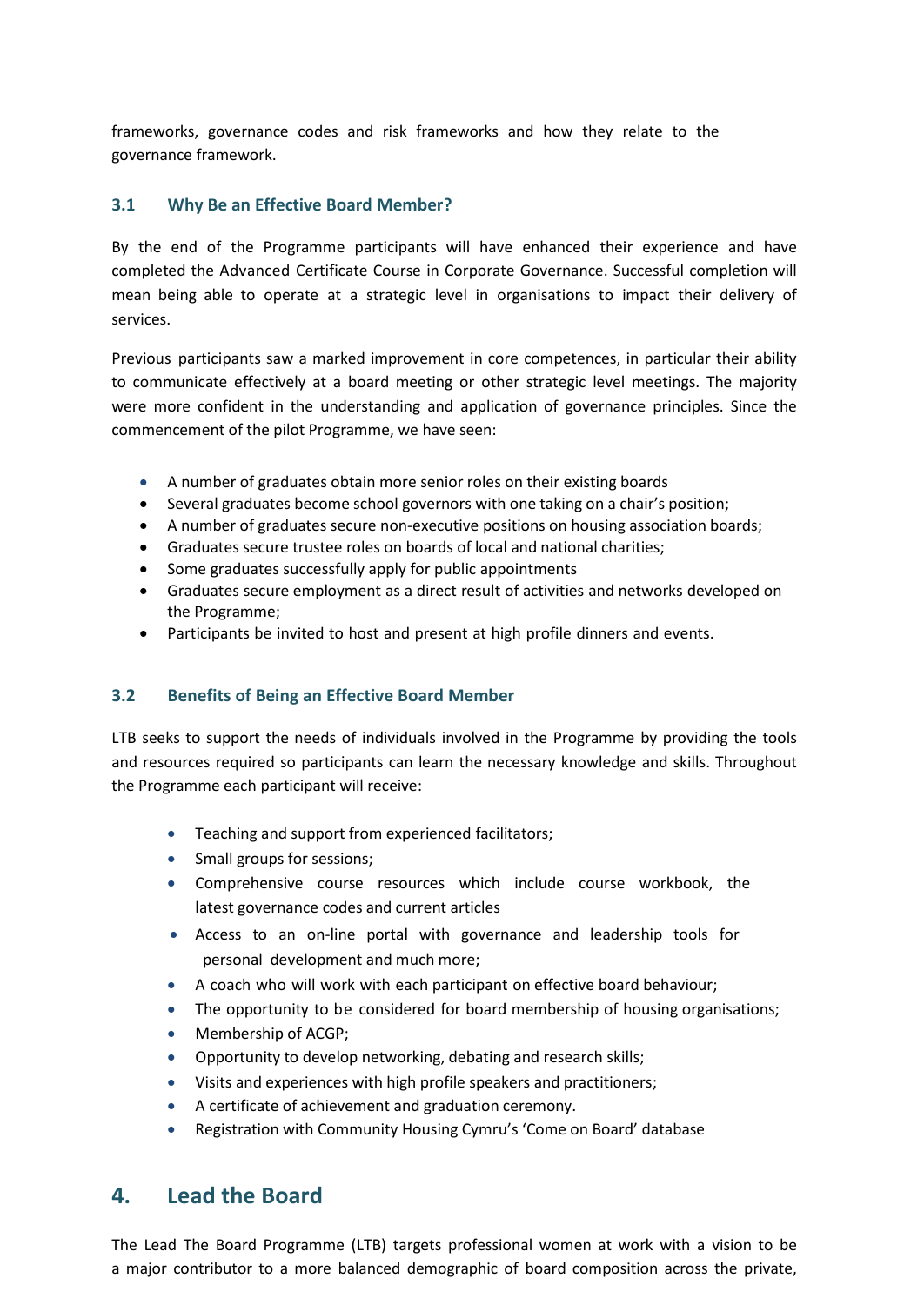public and voluntary sector. The public and voluntary sector do much better on diversity than the private sector in a number of areas; although they have some way to go board appointments in this sector can be the stepping stone for entry to the FTSE Boards.

The concept of women working at board level has been highlighted as an area to be addressed by academics, the media and regulators alike in order to enhance the performance of "UK PLC". The widely quoted Lord Davies review set targets for women on the boards of FTSE companies as a step towards achieving a more balanced composition. The business case for diversity is well reasoned - women on boards is not a nice thing to do but a smart thing to do. Diverse boards are better overseers of corporate activities and are less likely to share common assumptions.

Participants of this Programme will be supported by experienced facilitators who have served on boards of all sizes, complexities and across sectors. It is expected that individuals will primarily pay their own fees for the programme however sponsorship may be provided by employers of those seeking to undertake the Programme.

## **5. The Programme**

#### **5.1 The Six Stages**

#### **Stage One: Check Eligibility**

A typical candidate will have the following:

- An active engagement or interest in governance
- An ability to attend compulsory sessions and manage workload
- A desire to make a strategic contribution to an organisation in the local and wider community

For specific requirements, see 'Checking Eligibility'.

#### **Stage Two: Complete Application Form**

The application process requires completion of an application form and a declaration form which outlines a number of declarations and also requests a commitment to the ACGP Member's Code of Conduct. The application form captures the following information which is used for shortlisting:

- Personal Details e.g. name, address and contact information
- Relevant academic and employment history
- Governance and voluntary experience or board skills
- Reason for application

Following receipt of the application, the eligibility of the applicant will be checked and applications shortlisted and subsequently selected.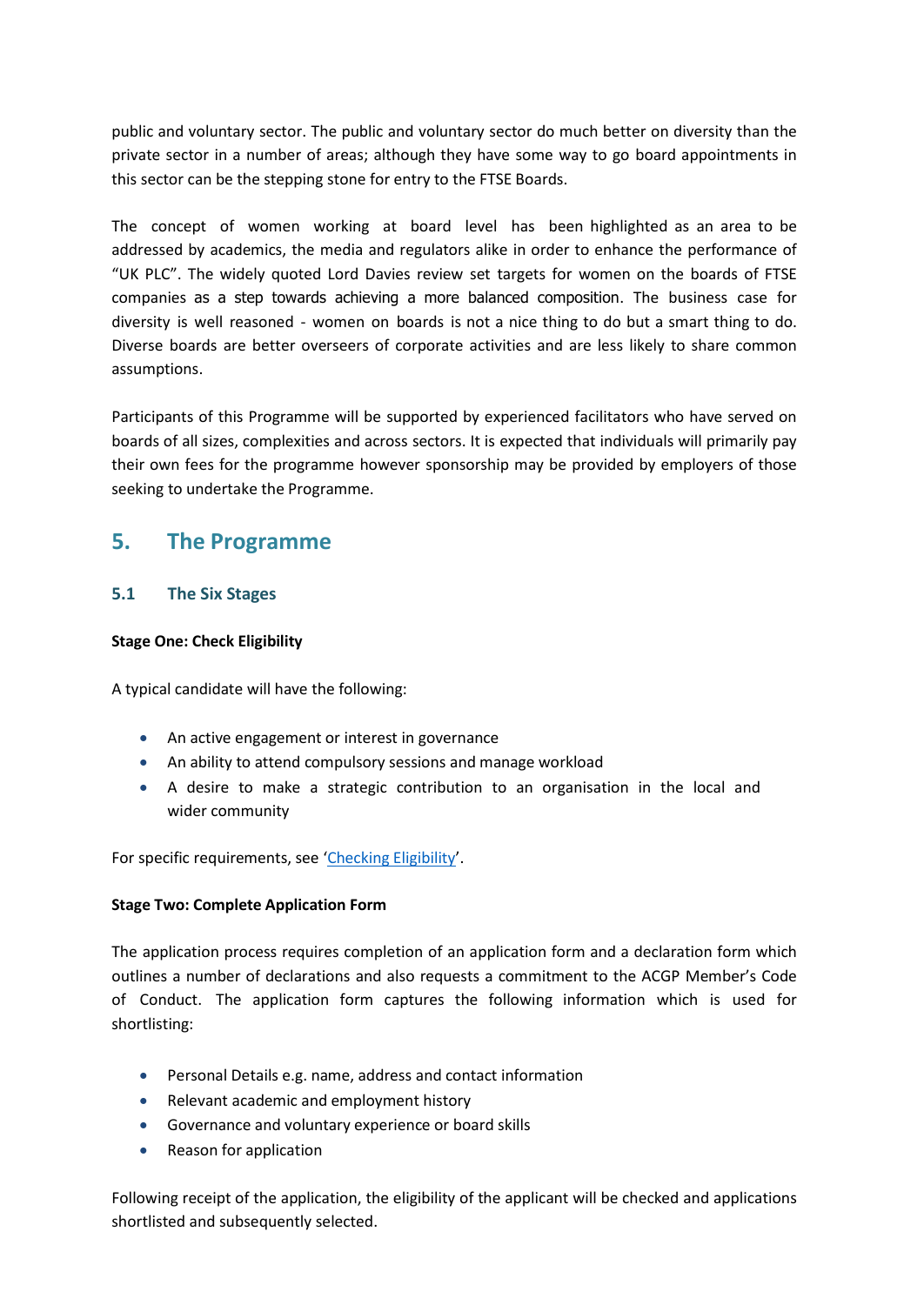It is important to note that applications must be completed by the deadline. It is also important to emphasise that applications should be completed in full and with as much detail as possible to help with shortlisting. Guidance on 'Completing the Application Form' has been provided on page 19.

#### **Stage Three: Attend Orientation**

Orientation is a compulsory part of the Programme and takes place on Day One.

#### **Stage Four: Complete Course Sessions:**

The Programmes are delivered over four days. Each session is expected to last approximately from 11am to 7pm or 9am to 3pm and will cover the core concepts and best practices around corporate governance. Dates and times of sessions will be confirmed in advance, however published details are subject to change. Although we do not expect to amend session dates, where this is necessary, participants will be given notice by the Programme Coordinator.

#### **Stage Five: Undertake Examination**

Depending on prior board level experience, some participants will be tested with a multiple choice exam paper and case study style essay question. The exam is a closed booked examination for a duration of two hours.

A pass mark of 60% is expected for those wishing to achieve the certificate. Not all participants will want to be tested, however to obtain the governance qualification and become a member with ACGP, undertaking the examination is compulsory unless you already have an equivalent governance related qualification and/or more than 5 years in a governance role. Those participants that do not want to be tested or unsuccessful in the exam will be awarded a certificate of attendance identifying the areas that they have covered on the course.

#### **Stage Six: Attend Graduation**

Following successful completion of the Programme, participants will be invited to attend a graduation ceremony and networking event during which graduating participants will receive their pass certificate. Those who are eligible for Associate membership with ACGP will also receive their certificate of membership. It should be noted that all participants who complete the Programme but do not pass the examination will be given an attendance certificate recognising their participation. For further information on membership with ACGP, see Becoming a Member of ACGP.

## **6. The Syllabus**

Our Programme provides participants with a tailor made introduction to governance with teachings on the principles of good governance for the benefit of and application in participating organisations. They also provide a validation of governance competence enabling participants to gain qualifications and complete the process to becoming a Certified Governance Practitioner with ACGP.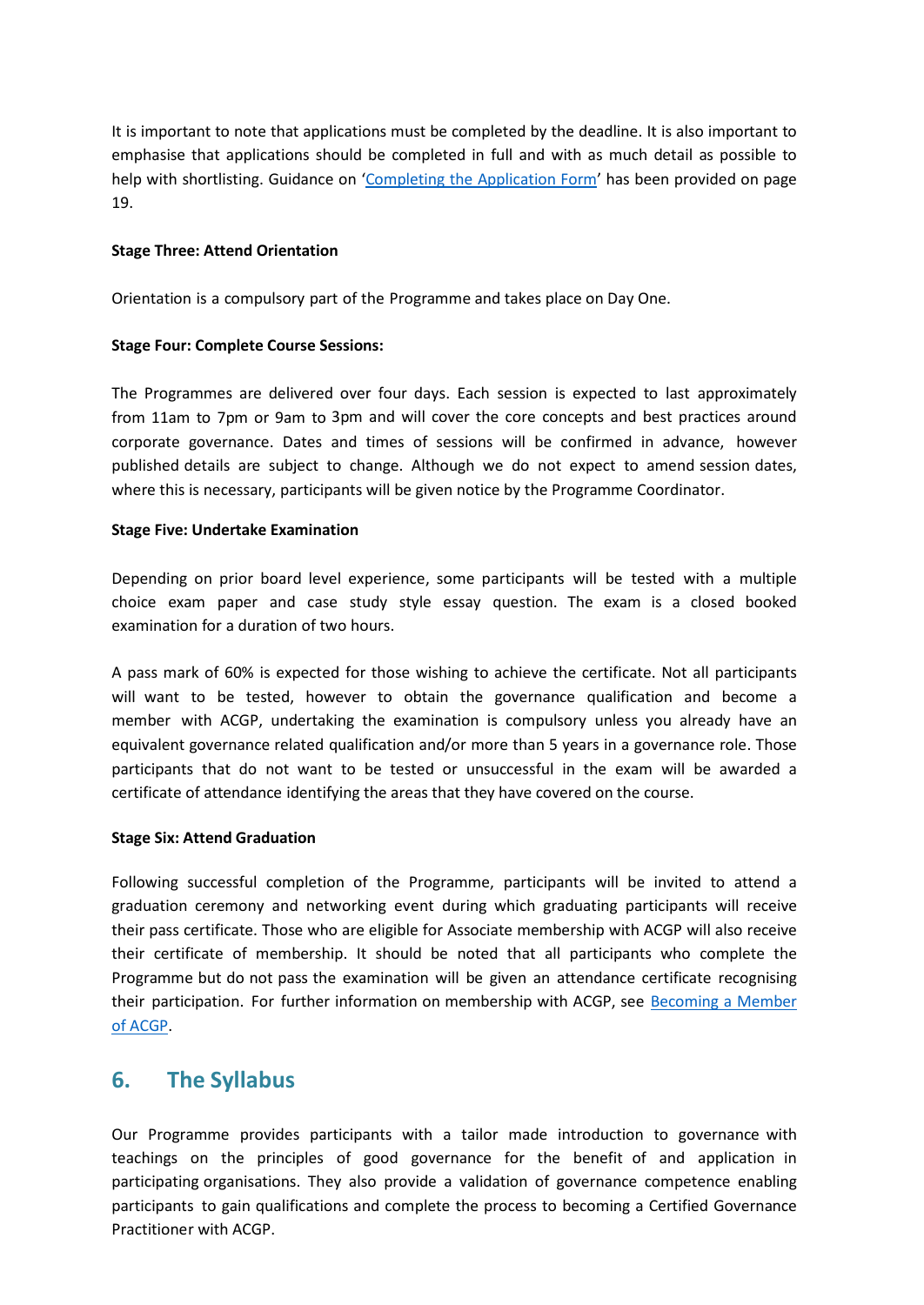#### **6.1 Key Objectives and Competences**

The key objectives of our programme are to:

- Develop the understanding of Corporate Governance concepts and practice.
- Explore examples of effective Corporate Governance frameworks
- Prepare participants to undertake the role of a Corporate Governance Practitioner.

Our Programme will provide participants with an understanding of:

- The general principles of corporate governance
- What makes an effective governance framework
- The principles behind strategy, internal control and risk management
- The role of the directors, secretaries, the chair and governance practitioners
- Basic governance administrative requirements
- Corporate Social Responsibility (CSR) and ethical issues

Additional competencies provided by the Programmes include a development in:

- Communication, presentation and networking skills
- Leadership and strategic management theories and tools
- **Board behaviour and self-assessment**

#### **6.2 Agenda**

Modules comprise academic and practical exercises delivered during face- to-face in sessions. Modules are interactive and include time for questions and answers. Modules have been outlined below:

#### **Day One**

**Module One: Orientation and self assessment** including The Governance Game

#### **Module Two: An introduction to Governance**

- What is it all about
- When did it all start?
- Today
- The Theory
- The definitions

Introduce board scenario

#### **Module Three: Governance Principles**

- The keys to Governance
- Directing Governance
- Governing in Public Life
- The Effective Board
- The Role of Non-Executive Director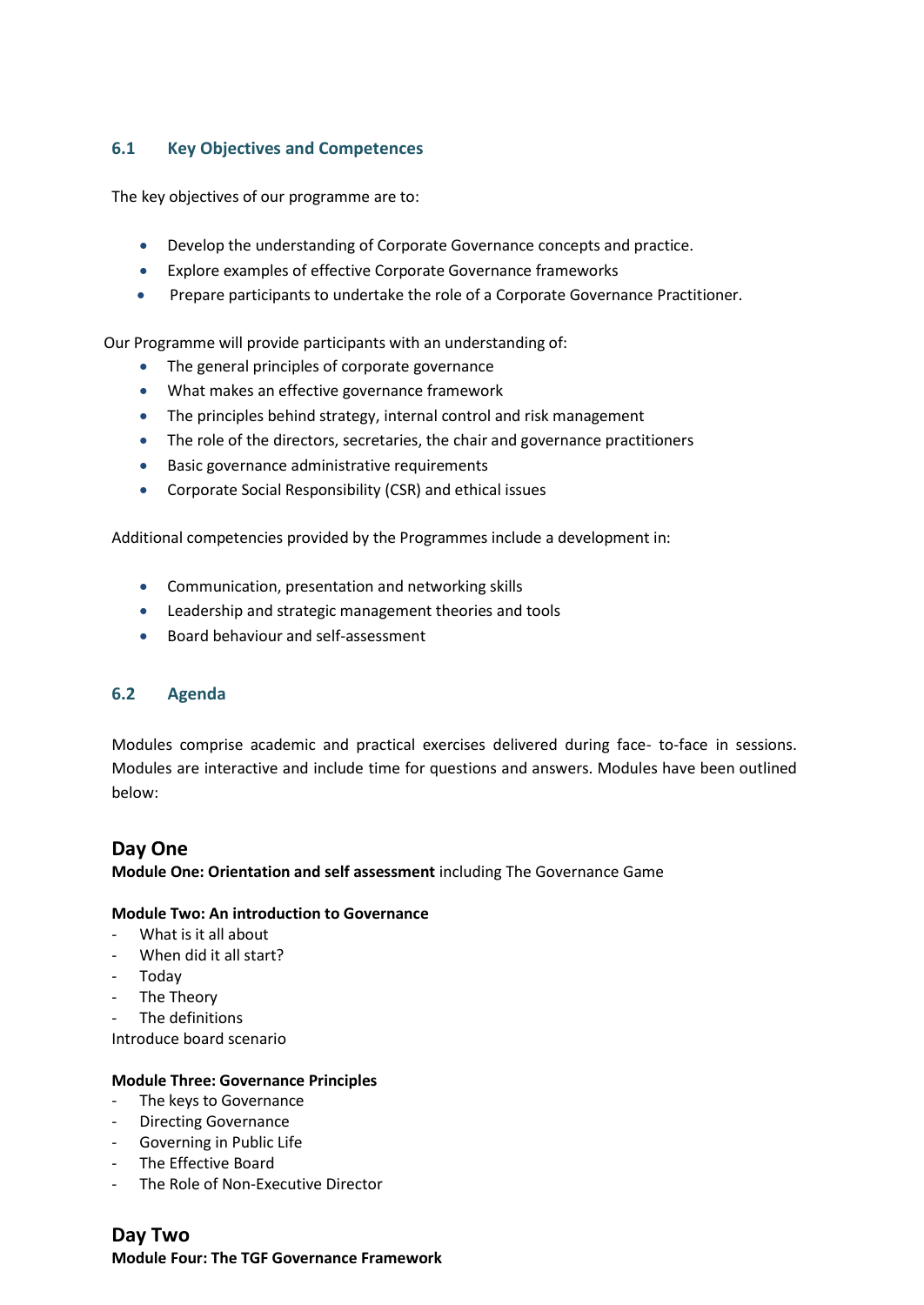- Regulating governance
- Board behaviour

**Module Five: Role Play Module Six: Governance Presentation**

### **Day Three**

**Module Seven: Board Game Module Eight – Corporate Governance Codes Module Nine: Other Codes of Governance and exercise Module Ten: Roles**

- The Executive and the Board
- The Effective Board Members
- The Chair
- The Company Secretary
- The Governance Practitioner

**Day Four** Board scenario 3

#### **Module Eleven: Appraisal**

Applying the TGF framework Appraisal documentation Board Appraisal Risk Management Balanced Scorecard

#### **Module Twelve: Board observation assessment**

## **7. Being a Participant**

Participants are required to commit to the Programme as well as the values of ACGP and in doing so agree to the terms of the Programme. The terms of engagement require participants to:

- Attend all core and optional sessions where possible;
- Be on time to all sessions and associated learning events;
- Complete all assignments and homework on time;
- Ask for help when needed;
- Come to sessions prepared;
- Respect fellow participants and all tutors;
- Deal with all third party referrals in a professional manner;
- Treat all property and equipment with respect;

Be part of marketing, case studies and promoting the Programme where required.

In turn the providers and facilitators will:

- Provide tuition for the certificate in governance course;
- Provide an environment conducive to learning for all participants;
- Provide clear and accurate information relating to learning modules;
- Communicate our expectations to all participants clearly and concisely;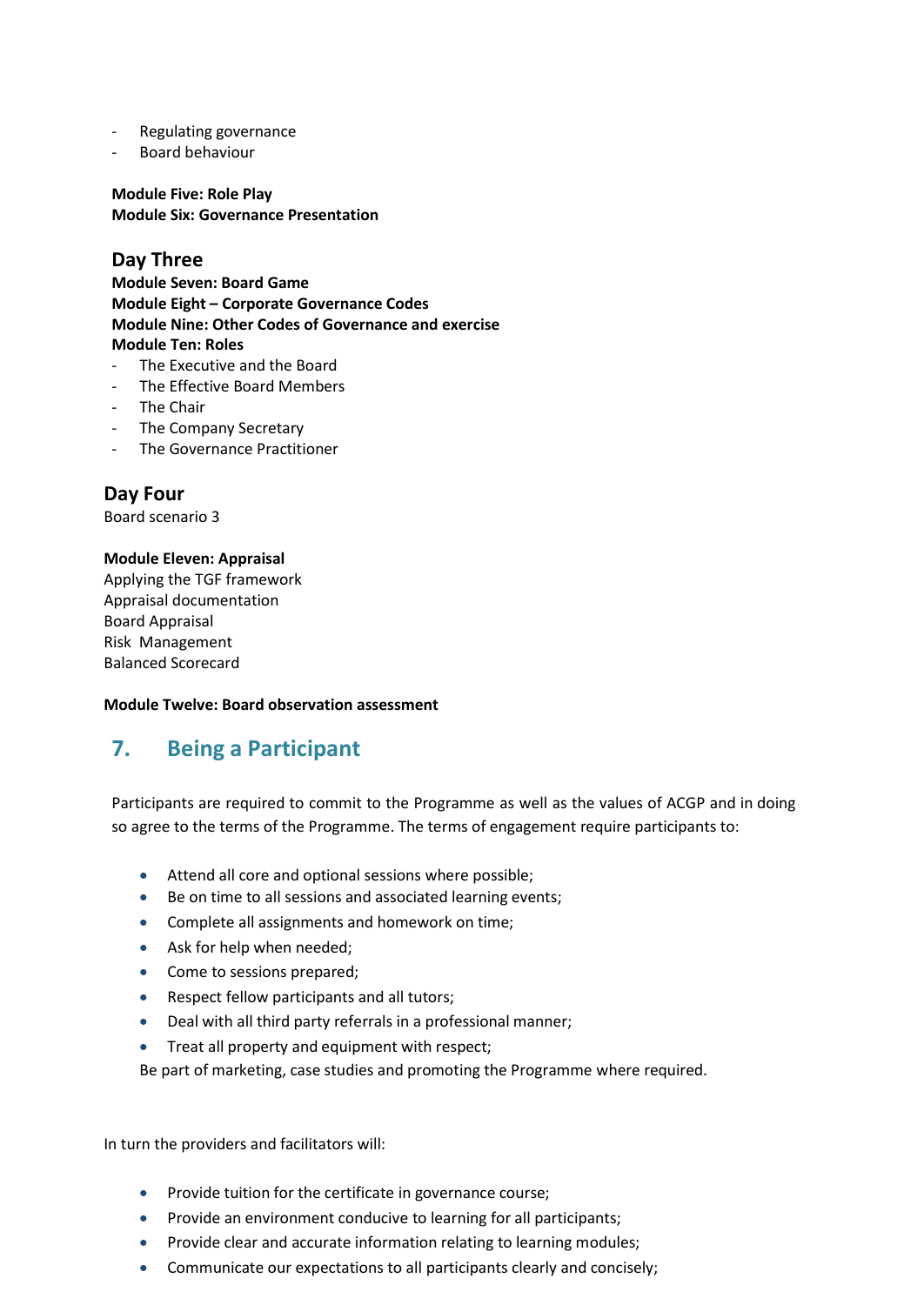- Provide participants who have been absent with missed assignments and/or lecture notes via the online learning portal;
- Treat all participants fairly and with respect;
- Provide participants who successfully pass the Programme with membership to ACGP

It should be noted that the successful graduates of the Programme are those that have been able to attend all the compulsory sessions and abide by the conditions in the terms as well as meet the required pass mark in the examination.

## **8. Becoming a Member of ACGP**

Once participants have successfully completed the Programme and passed the course examination, they will gain automatic membership to ACGP. Being a member of ACGP identifies individuals as dedicated Governance Practitioners and enables members to take advantage of a host of benefits which will assist with both personal and professional development.

#### **8.1 ACGP Membership**

Whether an individual is new to governance, already in a senior role or sits on a board of directors, ACGP's various levels of membership ensure that there is a grade that suits all. Membership at all levels is for an initial period of 12 months and in usual circumstances requires an application form to be submitted along with the appropriate annual subscription and administration fee for the relevant membership level.

All applications are considered by the Membership Committee and are based on the governancerelated qualifications and experience of an applicant. Provided an applicant has the relevant qualifications and/or experience and they have undertaken the applicable governance course they will be eligible to become a certified Governance Practitioner and to obtain post nominal letters. The

various levels of membership have been outlined below:

|                       | <b>Associate (AGP)</b>        | <b>Full Member (MGP)</b>       | <b>Fellow (FGP)</b>        |
|-----------------------|-------------------------------|--------------------------------|----------------------------|
| <b>Suitability</b>    | No previous qualifications or | Main role in governance or     | Substantial achievement in |
|                       | relevant qualifications and   | professional qualification and | governance or significant  |
|                       | active engagement or          | seeking to further career in   | contribution to furthering |
|                       | interest in governance.       | governance.                    | governance.                |
| Route 1:              | Governance-related            | Governance-related             |                            |
| <b>Qualifications</b> | qualification at degree level | qualification at post-graduate |                            |
|                       | and Governance Certificate    | or professional level and      |                            |
|                       | Course (or equivalent).       | Governance Practitioner        |                            |
|                       |                               | Course (or equivalent).        |                            |
| Route 2:              | Minimum of 3 years in a       | Minimum of 5 years in a        | Minimum of 7 years in a    |
| <b>Experience</b>     | governance role and           | governance role and            | governance role and high   |
|                       | Governance Certificate        | Governance Practitioner        | level of governance        |
|                       | Course (or equivalent).       | Course (or equivalent).        | knowledge or MGP for a     |
|                       |                               |                                | minimum of 2 years and a   |
|                       |                               |                                | significant contribution.  |

As shown above, the first level of membership and step to becoming a certified Governance Practitioner is Associate Membership (AGP). The Governance Certificate Course is only one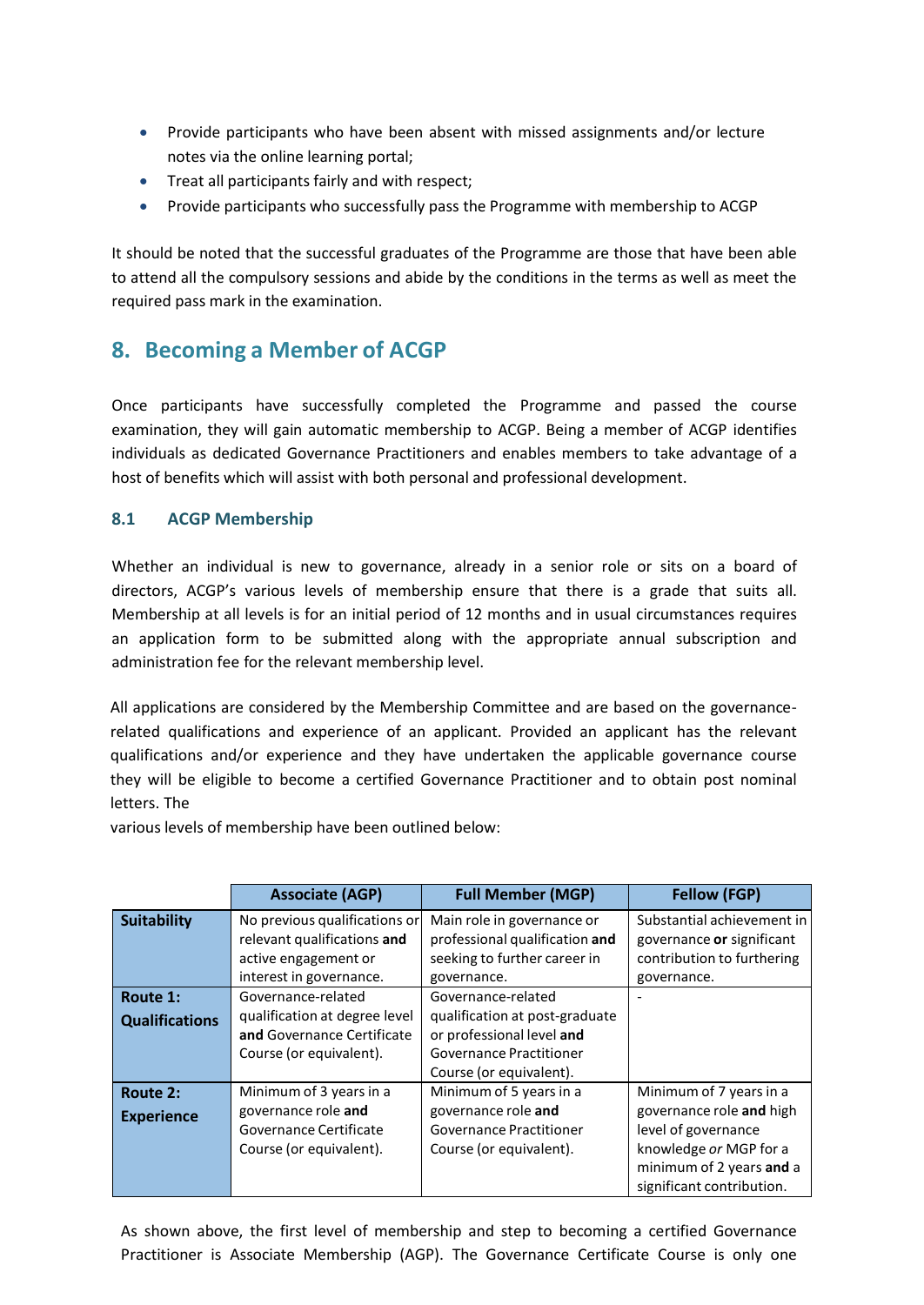element of the eligibility criteria for Associate Membership, as individuals are also required to have a governance-related qualification and/or experience. Therefore, participants who do not meet the eligibility criteria for AGP at this time gain Student Membership or become an Affiliate until they are able to gain the relevant governance experience or qualifications. It should be noted that there will be opportunities to apply for AGP at a later date once participants' progress in their journey of governance. As a Student Member, individuals will be afforded the same benefits as other membership levels with the exception of the post nominal letters, however Affiliates will only receive the ACGP newsletter and updates due to no fees being payable for affiliation. For the various levels of Membership and information on relevant qualifications and/or experience, please visit [www.acgpglobal.org/types-of-membership.](http://www.acgpglobal.org/types-of-membership)

#### **8.2 Post - graduation**

As mentioned above, successful participants will receive their pass certificate for the Programme and their certificate for ACGP membership, if applicable, at graduation. Further to graduation, the Membership Liaison Officer for ACGP, who will become the main point of contact for ACGP queries, will send out a letter to each of graduate individually confirming their membership status and advising them of the benefits of membership. Graduates will also be invited to the ACGP Portal, which acts as a membership directory and to the members LinkedIn group.

The conditions of membership are that graduates abide by the members code of conduct agreement that is signed on application. This is available at [www.acgpglobal.org/members](http://www.acgpglobal.org/members-code-of-conduct)[code-of-conduct.](http://www.acgpglobal.org/members-code-of-conduct) As a professional body ACGP are required to maintain a high standard of ethics and probity, therefore it is important that members adhere to the same principles during their time of membership should they wish to receive the benefits the association affords. It has been requested that any relevant declarations not made on application which conflict with the principles of ACGP will need to be disclosed to the Membership Committee. Please note that this will not automatically exempt graduates from membership but will need to be considered on an individual basis and a decision made by the Committee.

It is worth noting that graduates of the Programme will not be required to submit any further applications as the information provided on the application form will be used to consider a graduate's membership. Furthermore, the first year's membership will be covered by the Programme fee, should graduates wish to continue membership they will be required to pay the annual subscription.

## **9. Becoming an Effective Board Member**

The Programmes have so far attracted a diverse range of participants and is therefore ideal for individuals such as the following:

- Young professionals that can broaden their experience and learning about governance;
- Individuals who have no formal professional qualifications but a lot of practical experience;
- Individuals with professional qualifications in related areas e.g. accountants, lawyers;
- Participants and graduates in business related courses;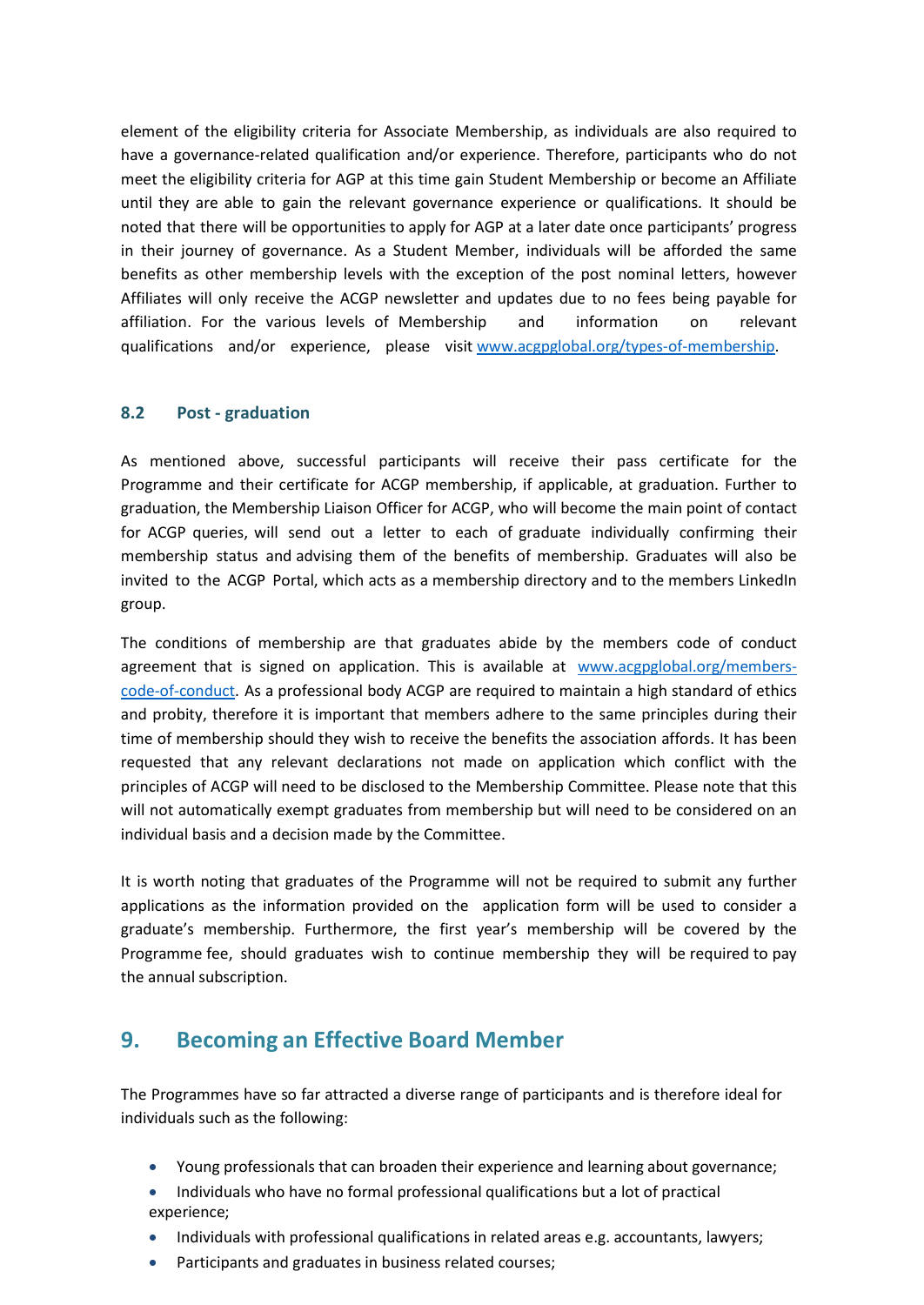- Individuals with experience in governance but no professional qualifications;
- Community leaders working at a strategic level who want to expand their knowledge;
- Professionals who want to give back to the community.

#### **9.1 Check Eligibility**

It is expected that potential participants demonstrate the following in order to be shortlisted to the various Programmes:

#### **Lead the Board**

- Appropriate level of seniority
- Experience in core functional areas e.g. finance, legal or HR, housing related industries, business
- An active engagement or interest in governance
- An ability to attend compulsory sessions and manage workload
- A desire to make a strategic contribution to an organisation in the local and wider community

#### **9.2 Completing Application Form**

#### **Personal Details:**

Applicants should provide full background information in order for accurate records to be maintained and used for verification where necessary.

NOTE: Any changes to personal details should be notified during a Programme and later a member's period of membership. This information will be requested again on renewal of ACGP membership.

#### **Employment status:**

Applicants are required to indicate their current employment status and may tick more than one option, if applicable. Where an applicant is currently employed or studying, the current education and/or employment details should be provided before proceeding with the history.

Applicants are then required to provide an accurate record of their academic history starting with the most recent. Although all qualifications should be provided, a particular emphasis should be made on governance-related qualifications, if applicable. Applicants should take the opportunity to detail any particular topics of relevance that may have been covered within the various courses and may continue on a separate sheet if necessary.

Full employment history up to the last 20 years, should be provided by the applicant, starting with the most recent role. Applicants should take the opportunity to highlight any governance roles held during this period. Brief details of employers and key duties should be noted along with dates. Applicants may continue on a separate sheet or email if necessary.

NOTE: When considering a graduate's eligibility for Associate membership with ACGP, the association will consider in detail an individual's academic and employment history. Copies of governance-related qualifications certificates or an employment reference for a governance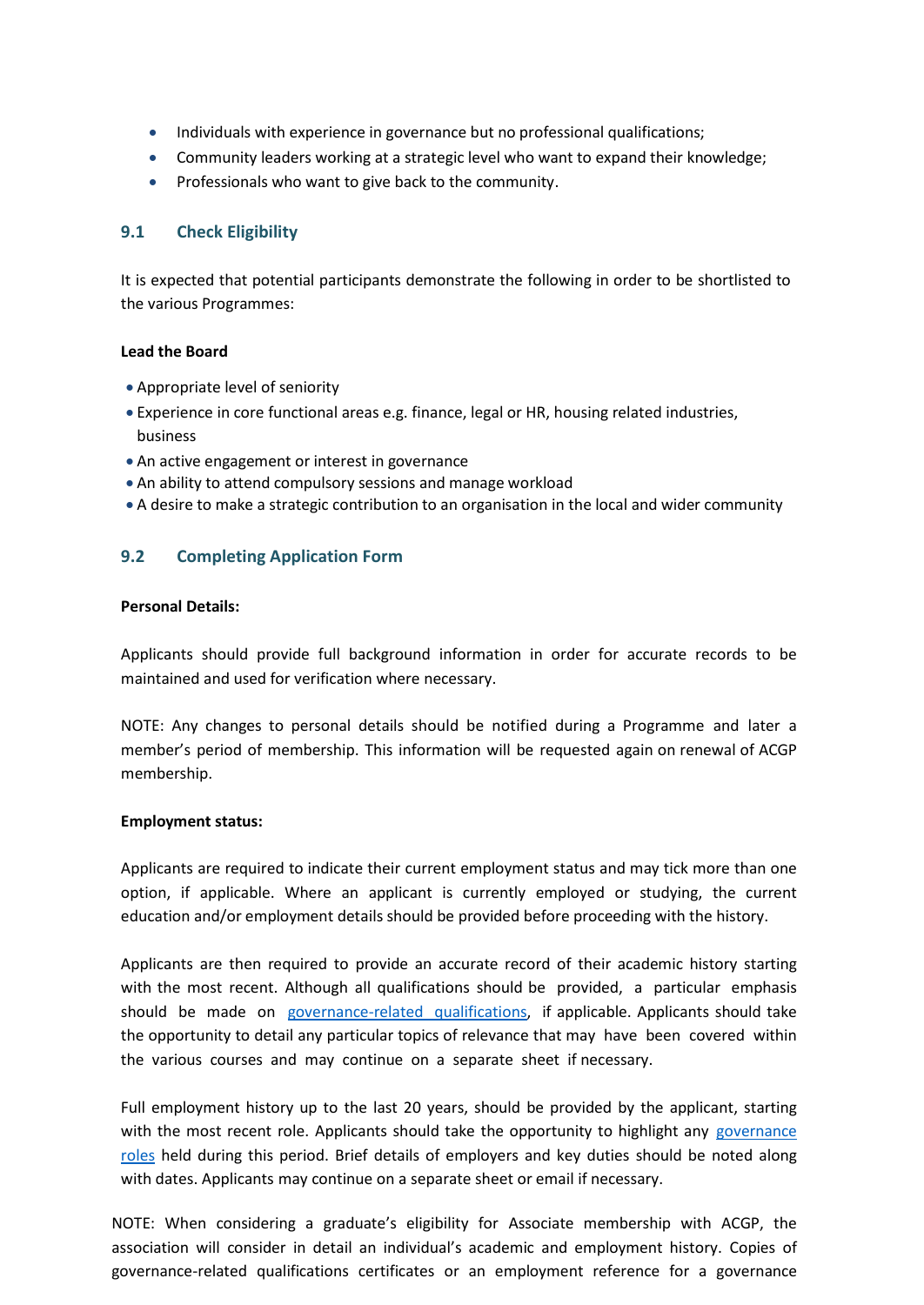role may be requested by ACGP to verify an applicant's knowledge or experience of governance, if applicable.

#### *Governance-Related Qualification*

One of the following qualifications at either of the levels outlined below should have been studied as a main discipline to qualify:

- **Degree –** Governance, Law, Accountancy, Business, etc
- **Professional or Post Graduate –** LPC, BVC, ILEX, ACCA, ICSA, CIPD, IoD, a Masters in any of the above, etc

NOTE: It is required that at a minimum, qualifications have covered the basic theoretical areas of governance which include: legal structures and regulation, company and/or charity law, legal responsibilities of a director/trustee, board behaviours and effectiveness, management theories, strategic planning, financial management, risk management, internal control and audit.

#### **Governance Experience:**

It is particularly important to include details with respect to any governance role.

NOTE: It is required that Non-Executives and Employees have covered the basic practical areas of governance which include: board and meeting processes, board administration, board development and training, supporting board members and executives, strategic planning and implementation, performance management, financial management, risk management, internal control and audit.

#### *Board Appointments*

Applicants are required to provide an accurate record of their board appointment history starting with the most recent to the last 10 years, if applicable. Applicants should highlight the position held on the board e.g. board member, committee member, chair, etc.

NOTE: Applicants who sit on or attend a board or a committee as an executive (e.g. senior employee) may complete this section also.

#### *Governance Profile*

Applicants are required to provide a brief governance profile summarising their current or most recent role. In the case where an applicant has no previous governance experience it is recommended that they draw on their wider knowledge or experience of organisations and consider their desired governance role. You may also wish to highlight your ambassadorial experience, summarising your involvement in the community, which may include general volunteering with an organisation at local or national level. Applicants may also outline their experience with the media or in public relations.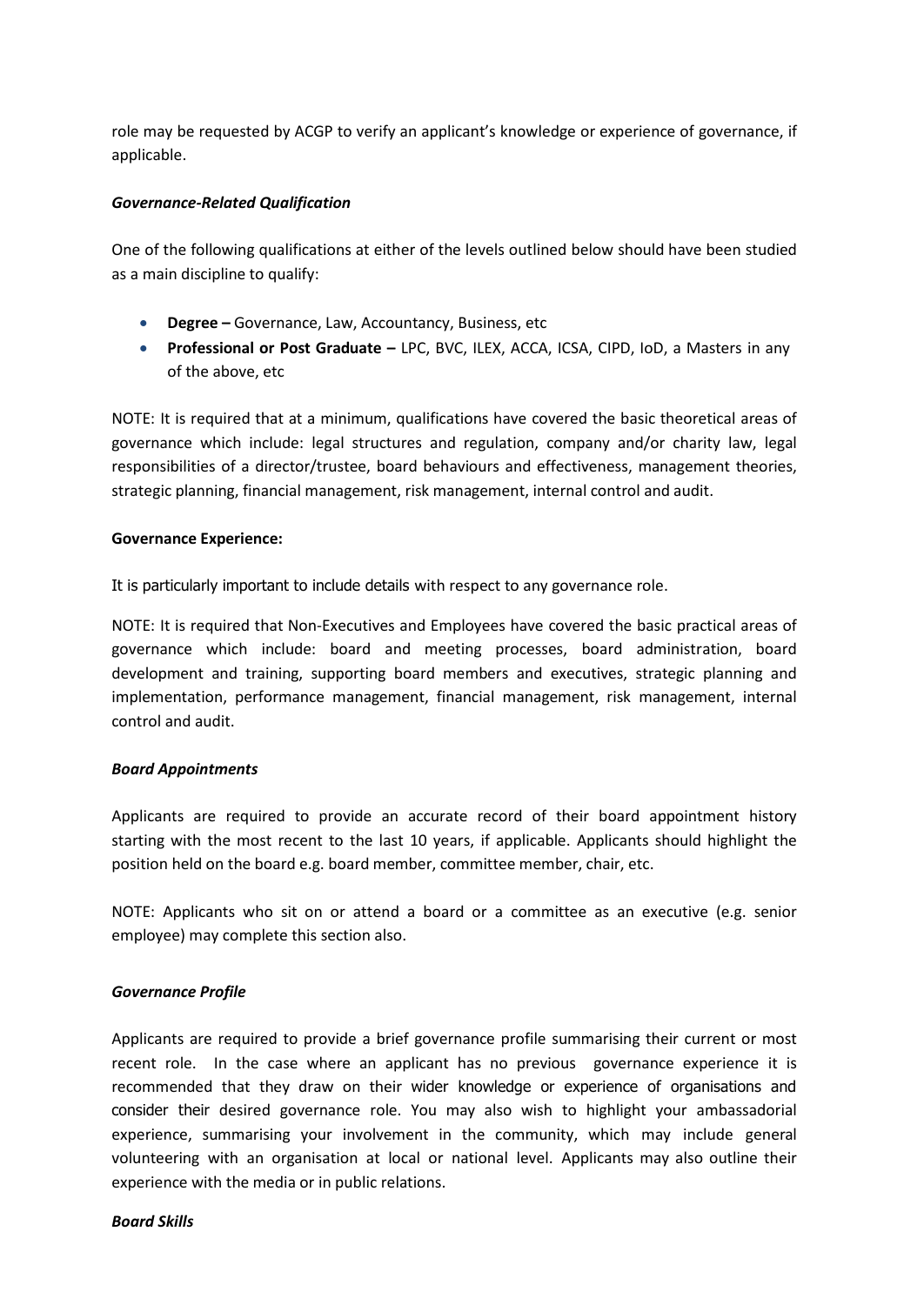This section is a chance for applicants to demonstrate the skills, knowledge and experience they can bring to the board of an organisation. Applicants are required to outline their area of expertise, the skills involved and how these can be used to benefit the board and the organisation on a whole.

NOTE: The profile should be a maximum of 300 words.

#### **Supporting Information:**

Applicants are also required to provide a brief explanation at a minimum of 250 words and maximum of 500 words as to why they are interested in being a part of our Programmes. The explanation should also include what they expect to gain but also what they expect to bring. Additional sheets may be used where necessary.

NOTE: The information provided in this section will be used to assist us with initial shortlisting of applicants. It is advised that applicants make the most use of this section and provide full answers.

#### *Declarations*

As a professional body, ACGP is required to maintain a high standard of ethics and probity, particularly as the focus of the organisation is governance and based on the key principles of transparency and accountability. As a result it is expected that members hold themselves and each other to the same standards and to disclose on application any circumstance which may bring their character into question or the reputation of ACGP into disrepute as a result of having them as a member. Such circumstances may involve behaviour which is unlawful, dishonest, deceitful, violent or threatening whether in their private or public life.

NOTE: This information will be requested again on renewal of ACGP membership, should a member choose to continue with membership following their initial term.

#### *A Positive Response*

Should an applicant answer 'yes' to any of the questions in this section, they will need to provide the Programme Coordinator with all the relevant information, which will be subsequently considered by ACGP Membership Committee. ACGP retains the right to make further enquiries into the matter before approving an graduate for membership; however this will be done with the applicant or with the applicant's consent. It should be noted that this will not automatically exempt an applicant or graduate from membership but will need to be considered on an individual basis and a decision made. Where an applicant refuses to provide details of the disclosure, ACGP also retains the right to not proceed with the approval of membership.

#### *A Negative Response*

In the case where an applicant answers 'no' on application but it is later found to be inaccurate, ACGP has the right to terminate any membership offered. Similarly, where an individual answers 'no' on application and the circumstances of a mandatory declaration subsequently becomes the case; an applicant has an obligation to notify ACGP Membership Committee. Failure to do so may constitute grounds for termination of any membership provided.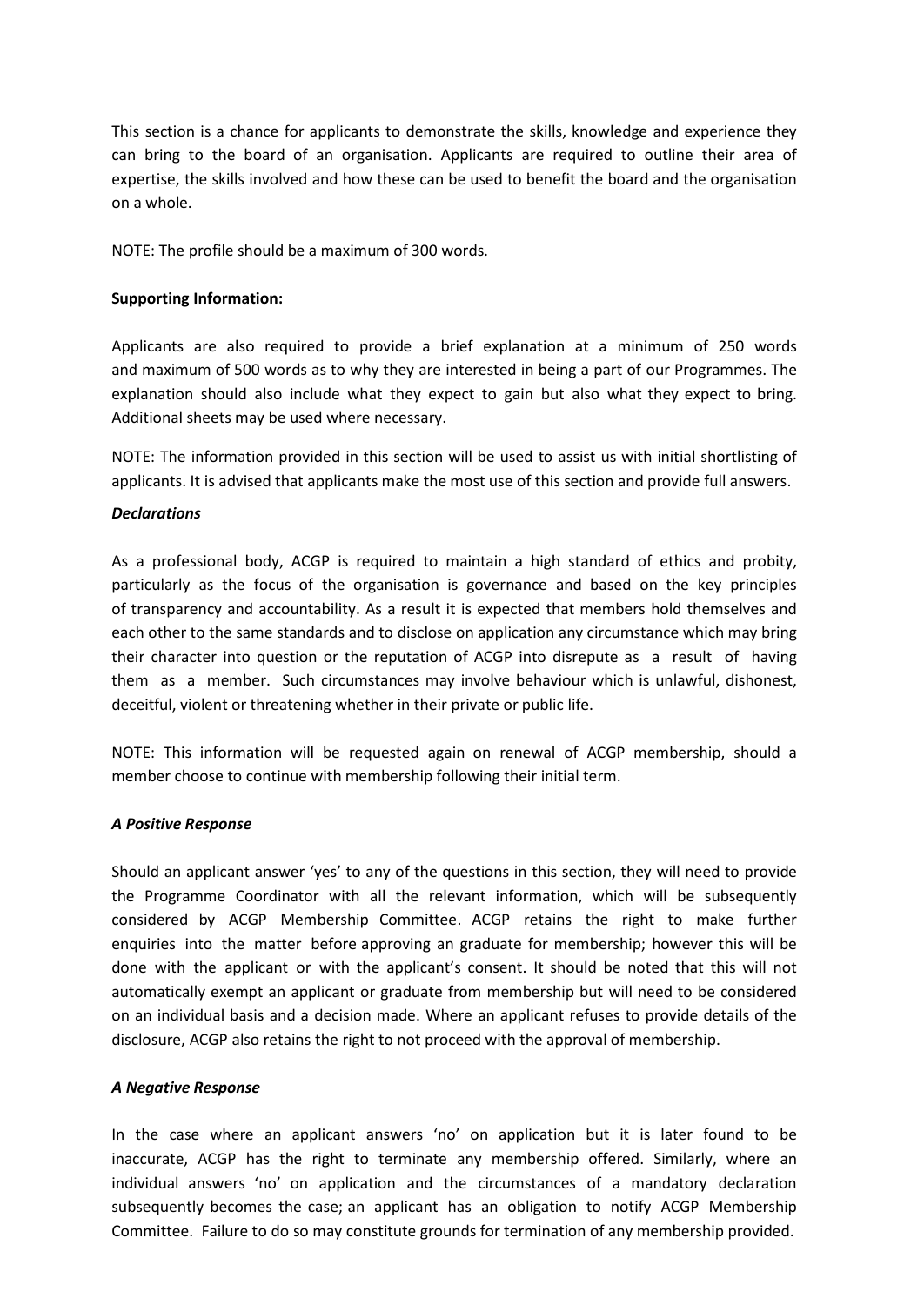NOTE: Subsequent applications following an omission or false statement may also be refused by the Membership Committee, however each case will be considered on an individual basis.

#### **Reference:**

Individuals applying are required to provide a referee to verify their identity, character and general governance knowledge and experience. Referees may be contacted for a reference before a place is confirmed on the Programme or before a putting forward a participant for a board position and should be:

- A person working at a senior level, who is an appropriately qualified professional (e.g. solicitor, chartered accountant, chartered secretary);
- A person that has known the applicant for a period of 3 years or more and with knowledge of the applicant's governance knowledge or role; and
- A person who is not related to the applicant or does not have a personal relationship with the applicant.

NOTE: A referee will not be contacted without notifying the applicant first.

#### **Member Declaration:**

Under this section, an applicant is required to sign the application form which will confirm that all the information provided therein is true, accurate and complete to the best of their knowledge and belief. Furthermore an applicant has the option of agreeing to share contact details and governance profile with other members on the ACGP Portal, which acts as a directory of all members. Should an applicant decide not to share their information, they will have the option of an invisible profile in order to gain access to the Portal and resources contained. It should be noted that any false or misleading statements or failure to notify ACGP of any changes to the information provided may constitute grounds for termination of any membership provided.

In addition to the mandatory declaration in section 6, it is important that our members adhere to the principles of ACGP as outlined in the Member's Code of Conduct. It is a condition of membership that all applicants agree to abide by the code**.**

#### *Members Code of Conduct*

#### *"Statement of Personal Responsibility*

*It is the professional and ethical responsibility of everyone who practices in the field of corporate governance to uphold the highest standards of professional conduct in the exercise of their professional duties.*

*Our profession has a responsibility to uphold the standards under which we operate. In doing so, we hope to make a positive contribution to society and commerce. We aspire to the core values articulated in this code of ethics and we acknowledge our commitment to adhering to these ideals in our profession.*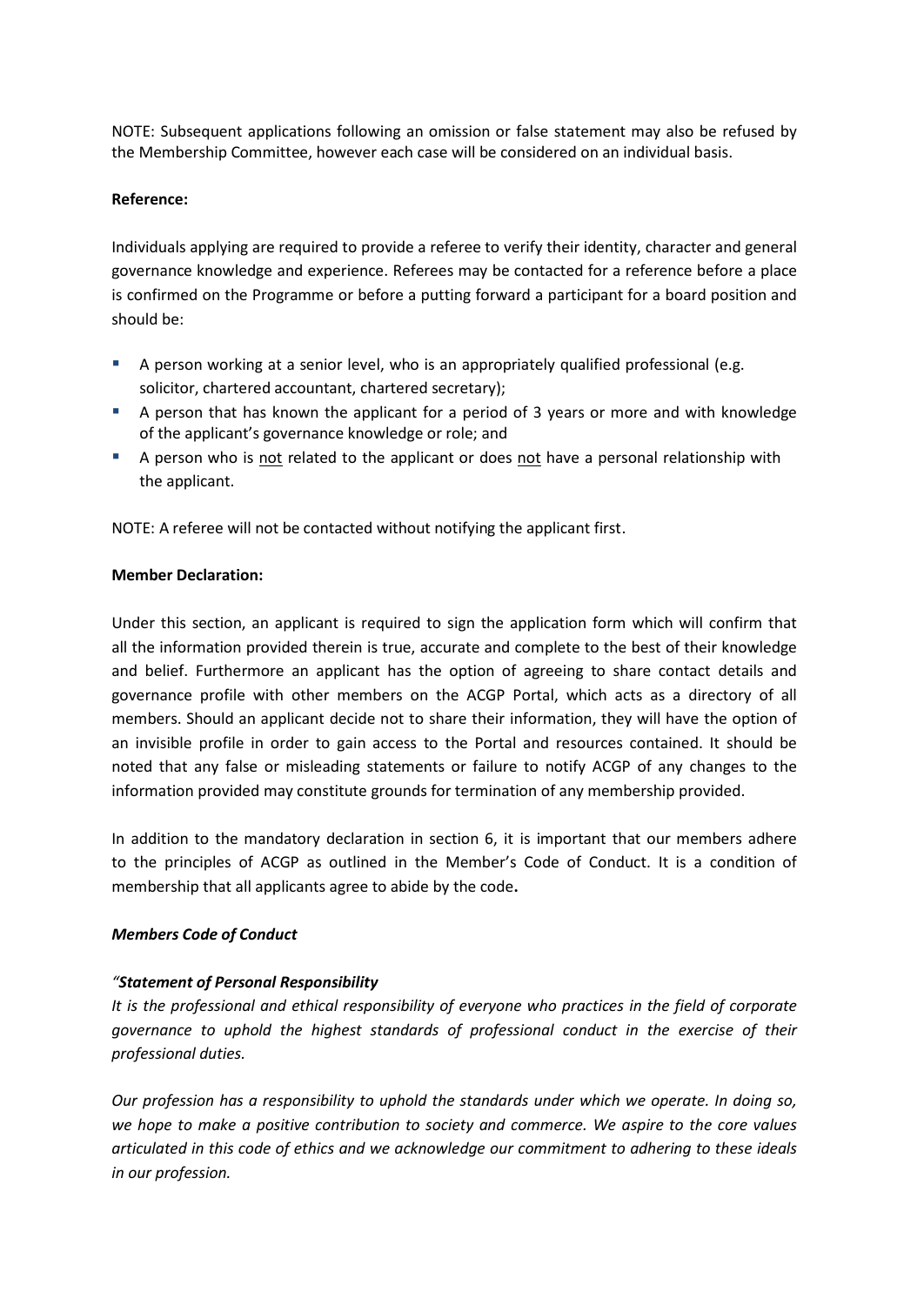#### *Fundamental Principles*

*ACGP Members and Participants must maintain exemplary standards of integrity, competence, objectivity, fairness, honesty, courage and respect in all aspects of their work - to demonstrate the epitome of professionalism.*

#### *Members and Participants of ACGP must:*

- *Act in an objective manner and base decisions on factual information. We must not be unduly influenced by competing or conflicting interests.*
- *Have a primary duty to ensure the association's activities and that of any organisation with which we serve are conducted in compliance with the laws, standards and regulations of the authorities under which it operates, consistent with advancing requirements of good corporate governance.*
- *Maintain transparency, honesty and sound probity in all matters (financial, commercial or otherwise) both within our own organisations and when dealing with, or acting on behalf of others.*
- *Have integrity and be principled and consistent in applying our views. We must live up to our commitments and be trustworthy and scrupulous at all times, both professionally and personally.*
- *Keep the affairs of the association and that of members confidential. We may disclose information only to those entitled to receive it or to whom we have been authorised to disclose it. We must use information only for the purpose it was intended.*
- *Treat everyone equally and fairly regardless of their age, gender, disability, race, colour, ethnic or national origin, sexual orientation, marital or family status, religion, belief or perceived social status. We owe this duty to the colleagues, employers, clients and third parties and anyone else with whom we may have dealings."*

NOTE: Failure to abide by the terms of the code during their time of membership will constitute grounds for termination of any membership provided. Where an applicant refuses to sign the code of conduct on the application, the Membership Committee of ACGP have the right to refuse membership.

#### **Billing Information:**

Applicants are to confirm the name and address to whom the invoice is to be sent (e.g. employer's details) where it is different to the details provided in section one of the application form under 'Applicants Details'. If the details are the same as those previously provided, it is requested that applicants simply tick 'yes'.

NOTE: Payment of fees should be made within 28 days of invoice or acceptance onto the Programme

(whichever is first). Appropriate payment methods will be provided in the invoice. Please contact us if you wish to apply for sponsorship (of which we have limited numbers) or make payment arrangements.

#### **Equality and Diversity:**

Applicants are requested to let us know their gender, gender reassignment status, sexual orientation, age, ethnic origin, religious belief and access requirements to ensure there is no discrimination in the provision of our services.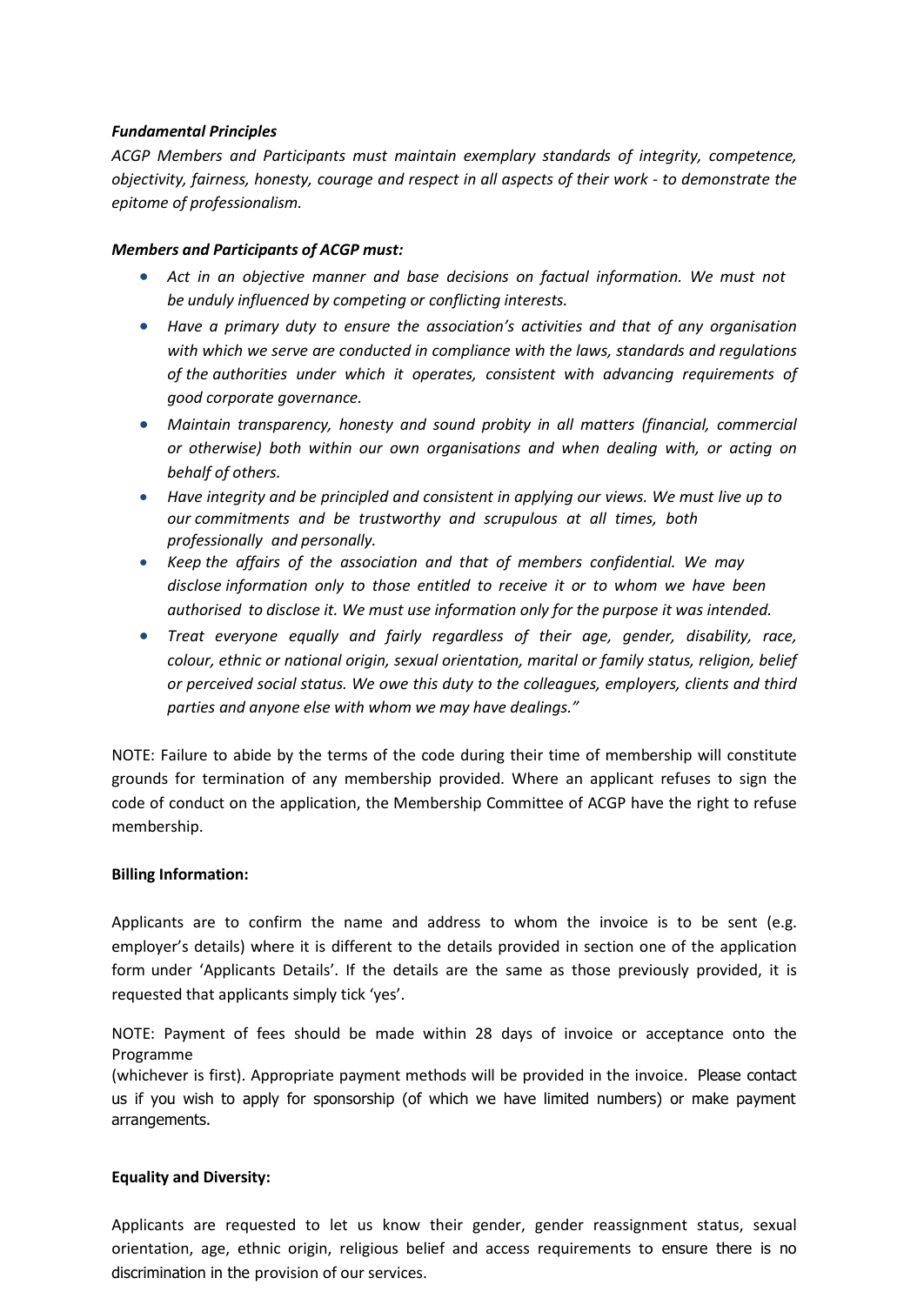NOTE: It is important to note that applicants do not have to provide an answer to any of the questions in this section if they prefer not to say.

#### *Access Requirements*

Applicants are asked to indicate whether or not they have a disability, for which provision will need to be made. It is important that applicants advise of any access requirements they may have, which may include wheelchair access, induction loop, dietary requirements, etc. The examples provided are not exhaustive and include anything that may affect an applicant's access to facilities or participation in services.

NOTE: Applicants will only be required to disclose whether they have a short-term or long-term impairment, medical condition, indisposition or specific learning difficulty such as dyslexia if this will affect any examinations to be taken with ACGP and for which they will require support.

#### *Where Did You Hear About LTB*

It would be helpful to us if applicants were to indicate how they heard of the Programme in order for us to improve how we advertise for participants.

#### *Sector and Industry*

It is also useful for us to know the sector that applicants work in, as well as industry as this helps us to provide relevant information and updates. It will also help ACGP to plan future activities that will be of value to its members. Industry examples include:

- $\bullet$ Banking and Finance
- $\bullet$ Business and Management
- Charity/Social Work (inc Youth Work) Logistics and Transport
- $\bullet$ Construction and Engineering
- $\bullet$ Governance
- $\bullet$ Health and Social Care
- $\bullet$ Housing and Property
- $\bullet$ Hospitality and Travel
- $\bullet$ HR and Recruiting
- $\bullet$ IT and Technology
- $\bullet$ Law
- 
- $\bullet$ Marketing and Public Relations
- $\bullet$ Media and Journalism
- $\bullet$ Public and Civil Services
- $\bullet$ Retail and Sales
- $\bullet$ Sport
- $\bullet$ Teaching and Education

NOTE: The examples provided are not exhaustive; therefore applicants may specify an alternative

#### **9.3 Awaiting Confirmation**

#### **Following an Application**

Further to receiving the online application, the Programme Coordinator will check the application to ensure all the initial information has been provided in order for consideration for the next stage of the process. Provided an applicant submits their online application by the deadline and meets the relevant eligibility requirements they will be shortlisted and a provisional decision made. On shortlisting, we will look at an applicant on their interest in the Programme and their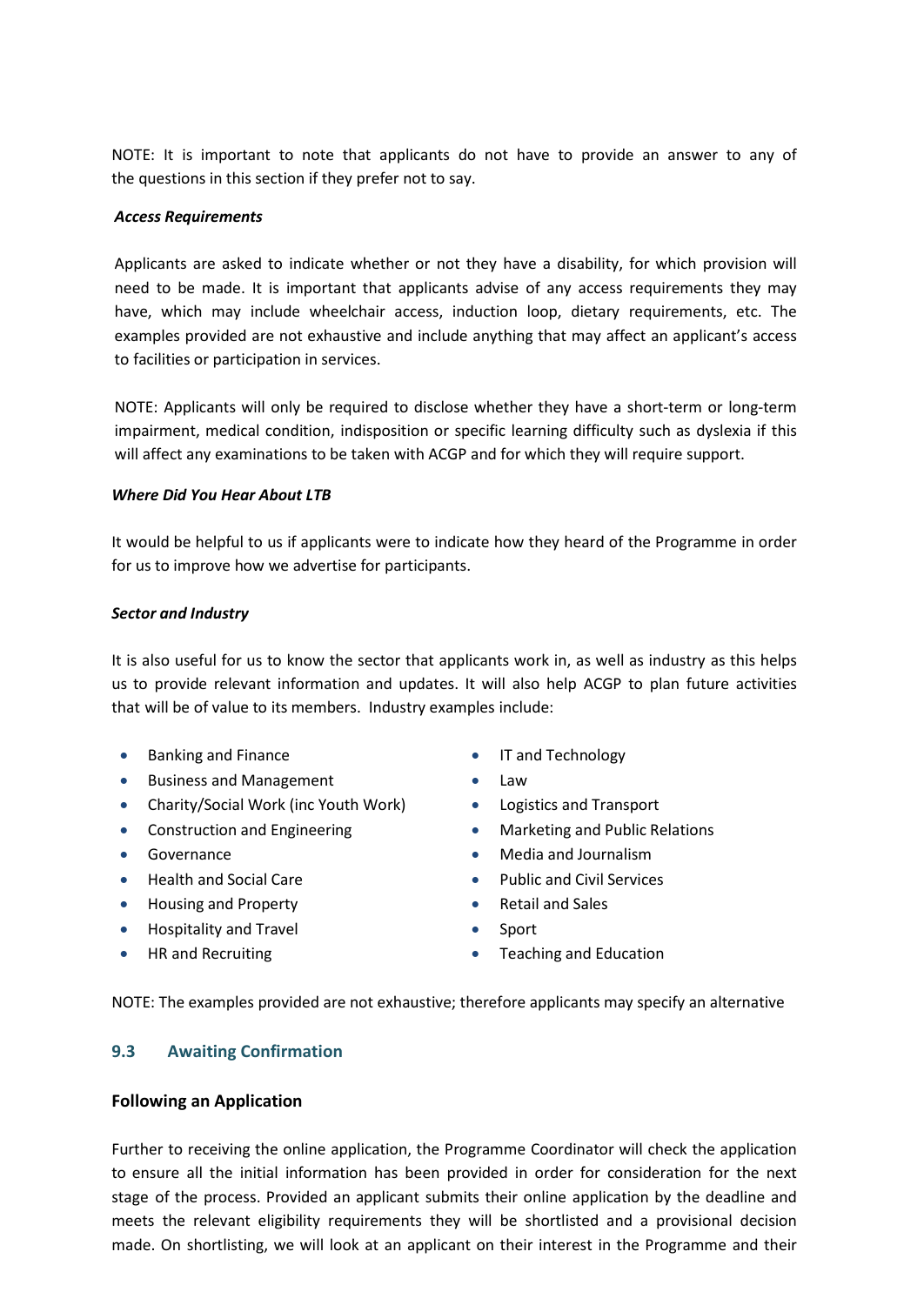experiences or skills to ensure we will have participants who are committed to the course and to any boards that they may be placed on.

It should be noted that due to the oversubscription to Programmes, we are restricted as to the number of applicants we can invite. Therefore, applicants who miss the deadline or are unsuccessful on shortlisting will be deferred to the next intake, again provided they meet the minimum requirements.

## **10. Policy Statements**

We reserve the right to request the information provided for in the forms used as part of the application process in order to consider the eligibility of potential applicants for the Programme and for subsequent membership with ACGP. Information requested on application is to assist with adequate monitoring of diversity of cohorts and later ACGP membership, as well as to ensure we are an inclusive organisation.

It is important that we not only comply with legislation but protect the privacy of participants and where possible, meet the needs of individuals to ensure all participants enjoy the full benefits of the Programme.

#### **10.1 Data Protection**

Any personal information provided in the forms used on application will be treated as confidential in accordance with Data Protection Act 1998 and will be used only for the purposes of considering an applicant for the Programme. Applications will only be seen by those involved in the processing and considering of applications and retained for the duration of the Programme. Data relating to gender, age, ethnic origin, access requirements etc. will only be used for statistical monitoring of applicants, development of services and where necessary organising of courses and events. Other than for consideration of subsequent ACGP membership by the Membership Committee and where stated, on the ACGP member's directory, personal information will not be disclosed to any third party. Basic information may however be disclosed to partner sponsors of the Programme with the consent of the individual to whom it relates. By submitting an application, individuals are consenting to the recording and use of the information that is supplied.

#### **10.2 Equality and Diversity**

It is the aim of Central and TGF to be representative of all sections of society and to ensure each participant is treated fairly in accordance with the Equality Act 2010. We do not discriminate on the basis of age, disability, gender reassignment, marriage and civil partnership, pregnancy and maternity, race, ethnic origin, colour, nationality, national origin, religion or belief, sex and sexual orientation, however reserves the right to select a specific group to target. Where a target group has been chosen reasons will be provided as necessary. All applications will be considered objectively and all individuals offered advice and support which recognises and values individual differences.

In accordance with our aim to be inclusive, we will be monitoring all identified characteristics. Disability will only be monitored to the extent of access requirements to enable reasonable